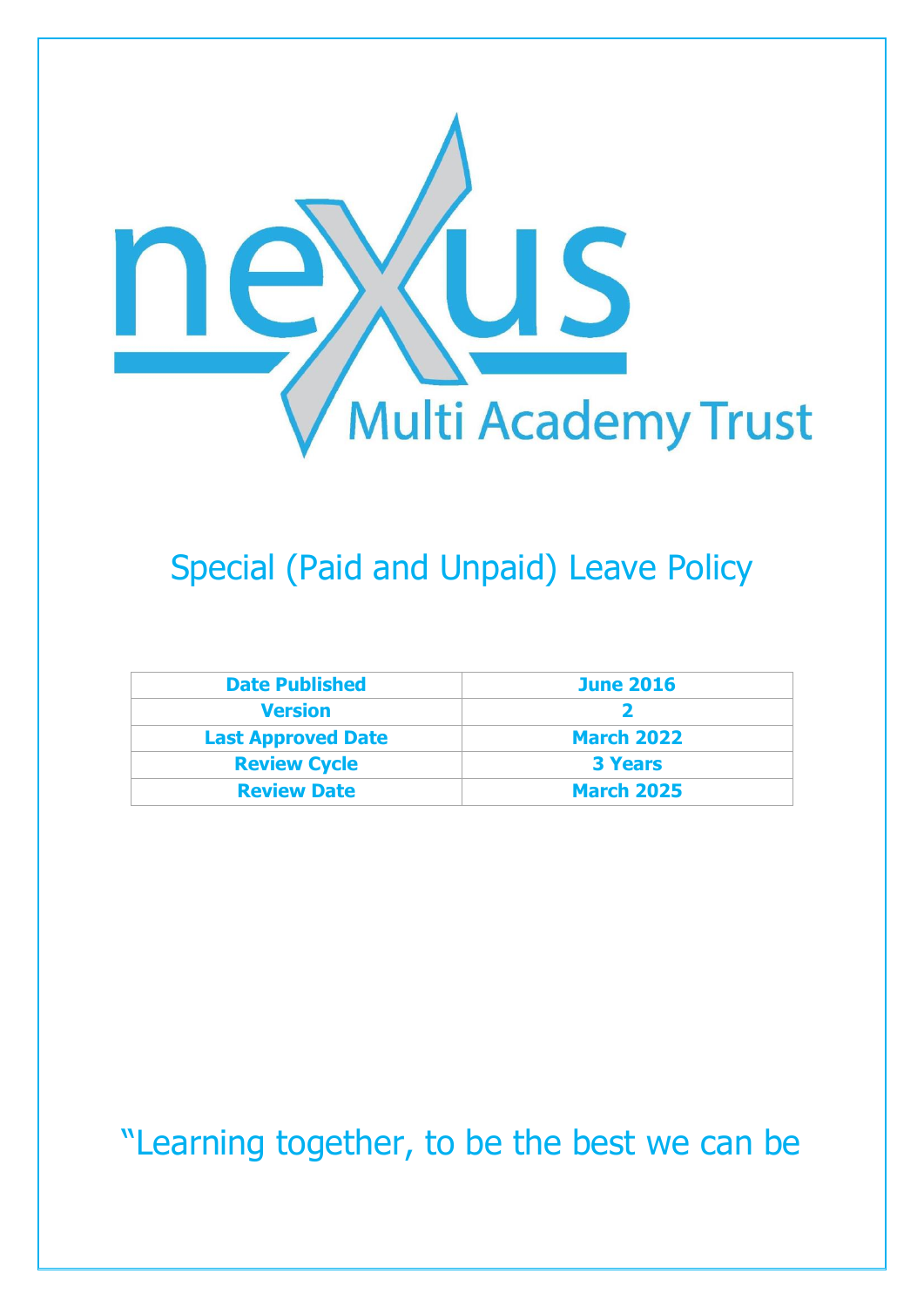

### 1. Special Leave Without Pay

1.1.Purposes for which Special Leave without pay may be granted:

- to undertake a qualification or research leading to a qualification which will be of benefit to the employee and the Trust either in the job currently employed or in future career development;
- to undertake a job/project which will be of benefit to the employee and the Trust either in the job currently employed or in future career development. (This may take the form of a secondment to an external organisation or other school within the Trust. During such a period of secondment the individual would be employed by the organisation/school to whom seconded);
- to deal with emergencies in respect of a dependent;
- **parental leave;**
- **FX** reservists called or volunteering for military service;
- to attend medical appointments for treatment, assessment and rehabilitation where this is necessary as a result of disability when the allocation of paid leave for this reason has been exhausted.
- 1.2.It is expected that employees will provide evidence of the circumstances of the request.
- 1.3.Employees wishing to take extended leave of absence for family/social reasons (e.g. extended visits to relatives overseas) should use the Annual Leave arrangements where applicable to their contract of employment, or ensure that they use the school holidays wherever possible.
- 1.4.Consideration will only be given in exceptional circumstances to the use of Special Leave. The Headteacher should be consulted in such cases.

# 2. Criteria to be Considered for Approval of Special Leave Without Pay

- 2.1.When considering decisions, the line manager will consider the following:
- **Ex is there any additional cost to the school or Trust?**
- **Example 1** is there no possibility for the reason behind the request for special leave to schedule outside school hours or in the school holidays?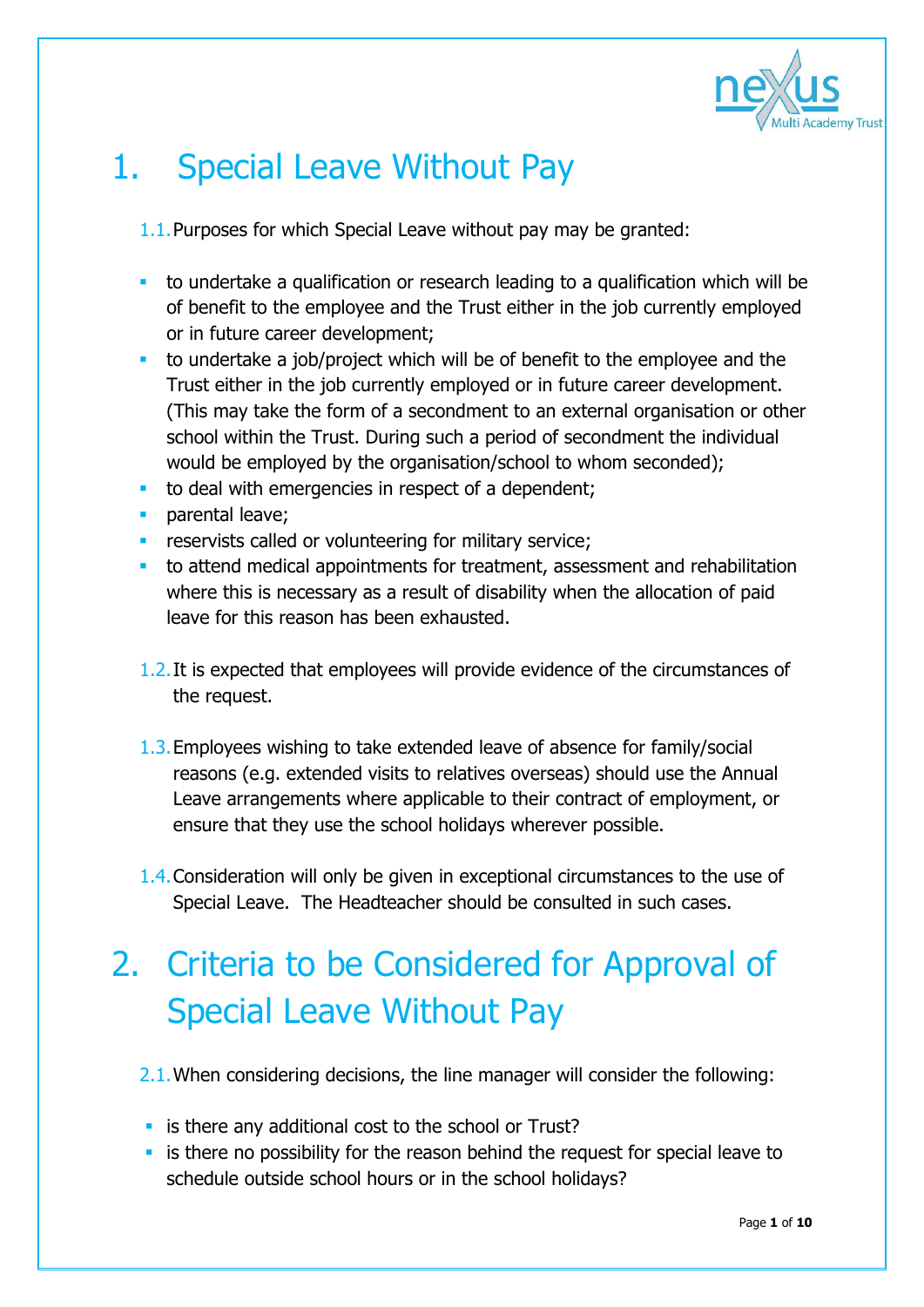

- **Example 1** is the purpose of the special leave to the mutual benefit of the Trust and the employee, or for compassionate purposes?
- will there be any need for re-training on all, or any aspect of the job, on the return of the employee, if so, to what degree?
- what is the feasibility/practicality of the post being filled on a temporary basis?
- what is the employment record of the individual? E.g. length of service, sickness record, disciplinary record, other paid/unpaid leave taken etc.?
- **EXT** is any medical condition covered by the definition of a disability given within the Equality Act 2010?
- 2.2. Applications should be made with as much notice as possible, and under normal circumstances must be made at least 7 working days before the requested leave date(s). Only in exceptional circumstances will a request without due notice be considered.
- 2.3. In the case of an employee who is a Reservist and is called or volunteers for military service the above criteria are not applicable.

# 3. Length of Special Leave Without Pay to be Granted

- 3.1. The Trust's policy provides for the approving of unpaid leave for a period of up to 12 months. There is a separate policy for unpaid leave for Career Breaks.
- 3.2.The length approved will obviously be linked to the purpose of leave requested, but Headteachers should ensure that the period is appropriate. Consideration should also be given to the degree of detriment to the job or school if approval for the special leave is given.
- 3.3.Employees making an application for unpaid leave of absence should utilise any paid leave entitlement (where applicable) in that year, for that purpose.
- 4. Employment Conditions Attached to the Granting of Special Leave Without Pay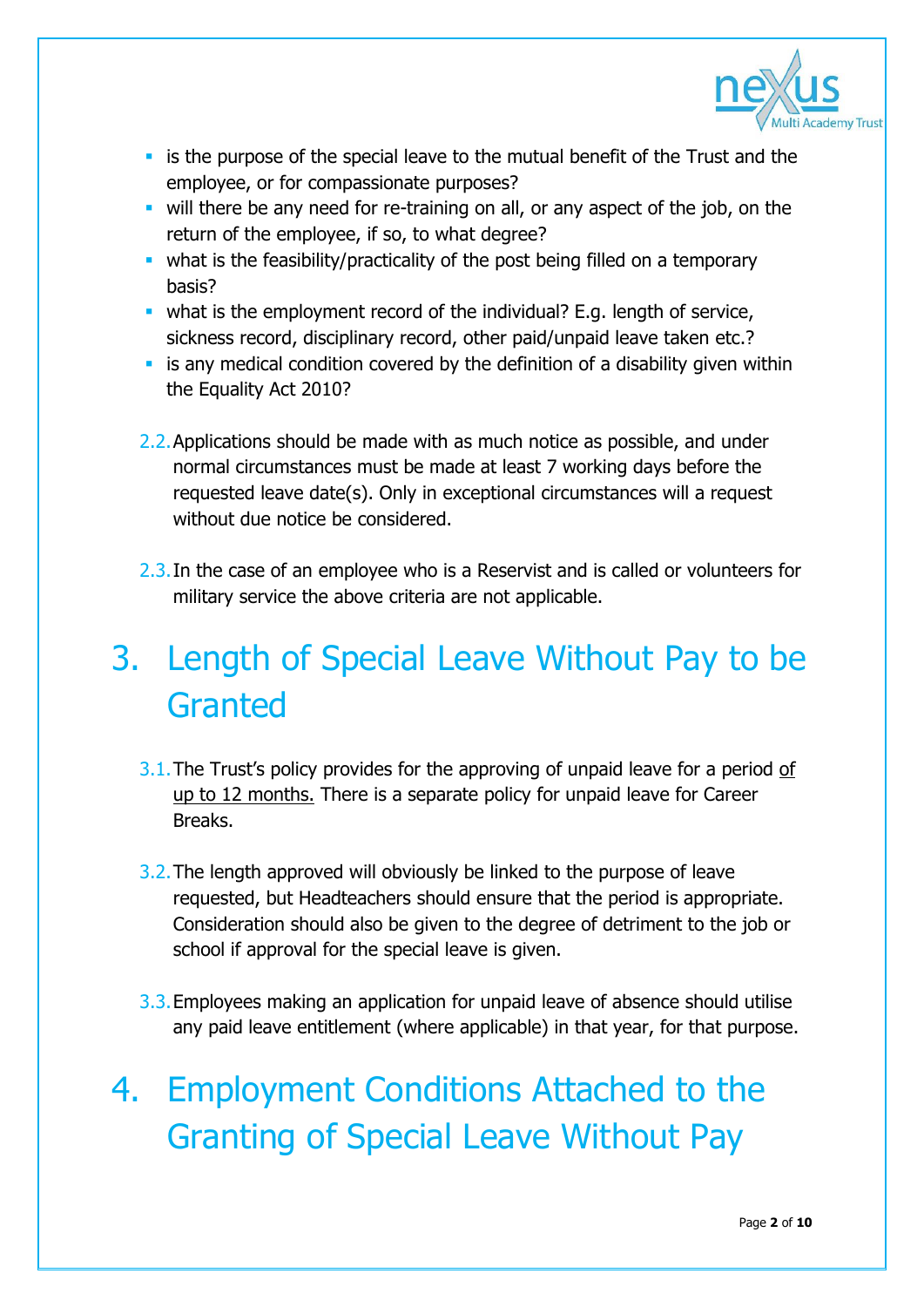

- 4.1.Employees granted special leave in excess of 4 weeks should be issued with a letter from the Headteacher, a copy placed on the personal file, which indicates clearly:-
- **that approval has been given;**
- the agreed commencement and termination dates of special leave;
- the post which the employee will return to (the existing post or other
- appropriate) including the grade and the Spinal Column Point;
- the position in respect of the payment of allowances;
- pension implications;
- implications for continuous service;
- the consequences of failure to return on the due date.

### 5. Grade and Salary

- 5.1.Normally progression through the incremental points of the grade will be deferred for a period equivalent to the period of unpaid leave. This may not apply to secondments.
- 5.2.The payment of any allowances e.g. First Aid, Standby etc. will not be paid for the duration of the special leave.

### 6. Occupational Sick Pay

6.1.There will be no entitlement to any occupational sick pay for the duration of the special leave, or for any sickness absence commencing on the due date of return. Statutory sick pay may be payable subject to meeting normal requirements.

## 7. Annual Leave

7.1.The paid annual leave entitlement (where applicable) will be 'pro rata' according to the proportion of paid employment completed during that year(s).

### 8. Public and Extra Statutory Holidays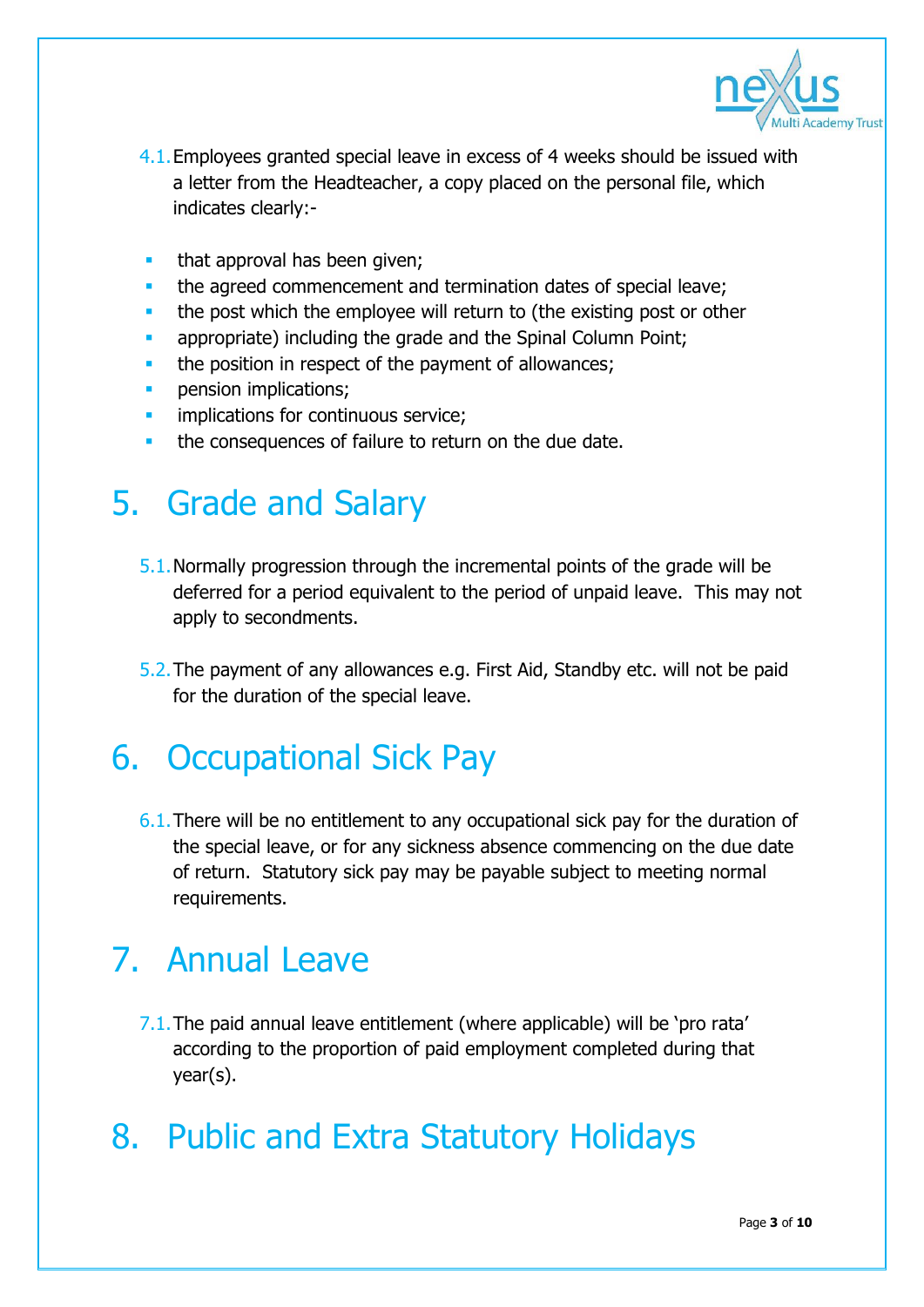

8.1. Payment will not be made in respect of such days falling within the period of authorised unpaid leave.

## 9. Continuous Service

- 9.1. The Contract of Employment will continue to subsist and the period of authorised absence will count for the purposes of calculating continuity of employment for any statutory rights or conditions of service entitlements, with the exception of:
	- the application of the 'Conditions of Assistance' for training purposes F

#### 10. Superannuation

- 10.1. The period of unpaid absence will be classed as "non-pensionable" service and no employee or employer pension contributions will be made.
- 10.2. Employees can buy extra pension to cover the period by undertaking to pay an Additional Pension Contribution (APC) over a period of time or by paying a one-off lump sum.
- 10.3. For further information please contact South Yorkshire Pensions Authority or the Teacher Pension Scheme.

#### 11. Failure to Return

- 11.1. Failure to return on the date specified without satisfactory explanation, will be classed as unauthorised absence and as such will be dealt with in accordance with the Trust's disciplinary procedure.
- 11.2. In the case of 'disability leave', this should be dealt with in accordance with the procedure for ['Reasonable Adjustments'.](https://rotherhamhrportal.rotherham.gov.uk/live/helpnotes/rotherham/docs/Disability-ReasonableAdjustments-Guidance.doc)

### 12. Parental Leave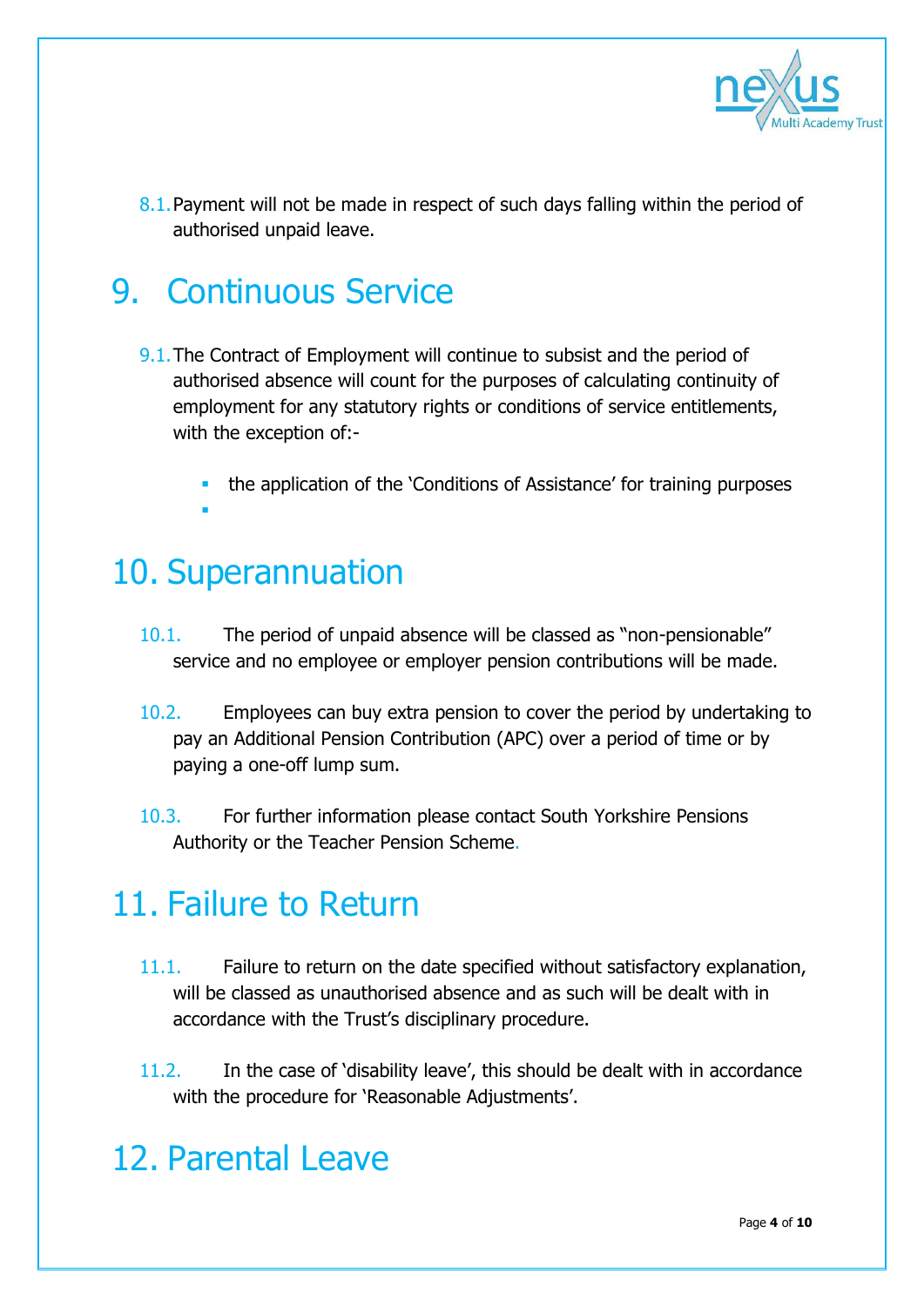

- 12.1. All employees with at least one year's continuous service (including service with a previous employer) are entitled to 18 weeks unpaid leave, (pro rata for part-time employees). This leave entitlement is subject to a maximum of four weeks per annum and ceases on the fifth birthday of the child.
- 12.2. In the case of a parent of a child with a disability, the 18 week entitlement may be taken at any time up to the child's eighteenth birthday.
- 12.3. It is expected that leave will be discussed and agreed with Headteachers having regard to the needs of the school.

#### 13. Time Off for Dependants

- 13.1. All employees have the right to take a reasonable period of unpaid time off work to deal with emergencies involving a dependant. The right is intended to cover unforeseen circumstances. If employees know in advance they are going to need time off arrangements, it is expected that annual leave will be taken.
- 13.2. For further information please refer to the policy guide on Parental Leave.

# 14. Time Off to attend ante-natal appointments with expectant woman

- 14.1. An expectant father or the partner (including same sex) of a pregnant woman is entitled to take unpaid time off work to accompany the woman to up to 2 of her ante-natal appointments.
- 14.2. "Partner" includes the spouse or civil partner of the pregnant woman and a person (of either sex) in a long term relationship with her. The right applies whether the child is conceived naturally or through donor insemination. It also extends to those who will become parents through a surrogacy arrangement if they expect to satisfy the conditions for and intend to apply for a Parental Order for the child born through that arrangement.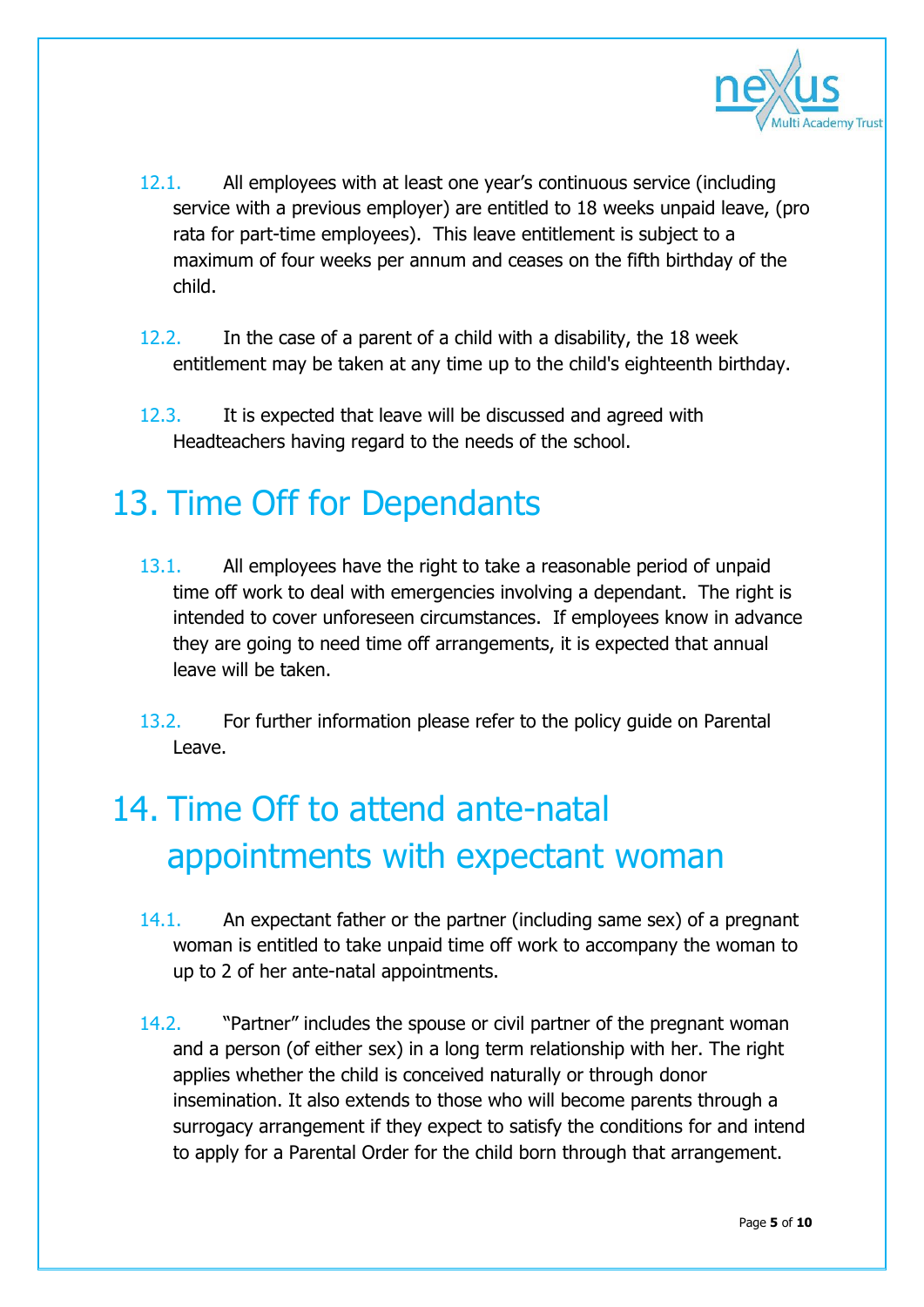

- 14.3. Employees accompanying the expectant mother to her ante-natal appointments are entitled to unpaid leave for one or two appointments. The time off is capped at three hours for each appointment (unless in exceptional circumstances).
- 14.4. An employer is not entitled to ask for any evidence of the ante-natal appointments, such as an appointment card, as this is the property of the expectant mother.
- 14.5. However, an employer is entitled to ask the employee for a declaration stating the date and time of the appointment that the employee qualifies for the unpaid time off through his or her relationship with the mother or child, and that the time off is for the purpose of attending an ante-natal appointment with the expectant mother.
- 14.6. Alternatively, employees may of course choose to use their annual leave (where applicable) to attend an ante-natal appointment.

### 15. Special Leave with Pay

- 15.1. The issue can be categorised in two ways. Firstly, within the conditions of service for certain types of paid leave there are areas of discretion for the Trust to extend paid time off.
- 15.2. Secondly, there is the issue of granting additional paid leave for reasons other than those specified in the national and local conditions of service and statutory provisions.

### 16. National Conditions of Service

16.1. There is provision within the national conditions for paid time off for [maternity support leave,](https://rotherhamhrportal.rotherham.gov.uk/live/helpnotes/rotherham/docs/PaternityPayandLeave-MaternityandAdoptionPolicy.doc) [medical screening](https://rotherhamhrportal.rotherham.gov.uk/live/helpnotes/rotherham/docs/CancerScreening.doc) and [jury service.](https://rotherhamhrportal.rotherham.gov.uk/live/helpnotes/rotherham/docs/JuryService.doc)

# 17. Discretionary Areas in National/Local Conditions of Service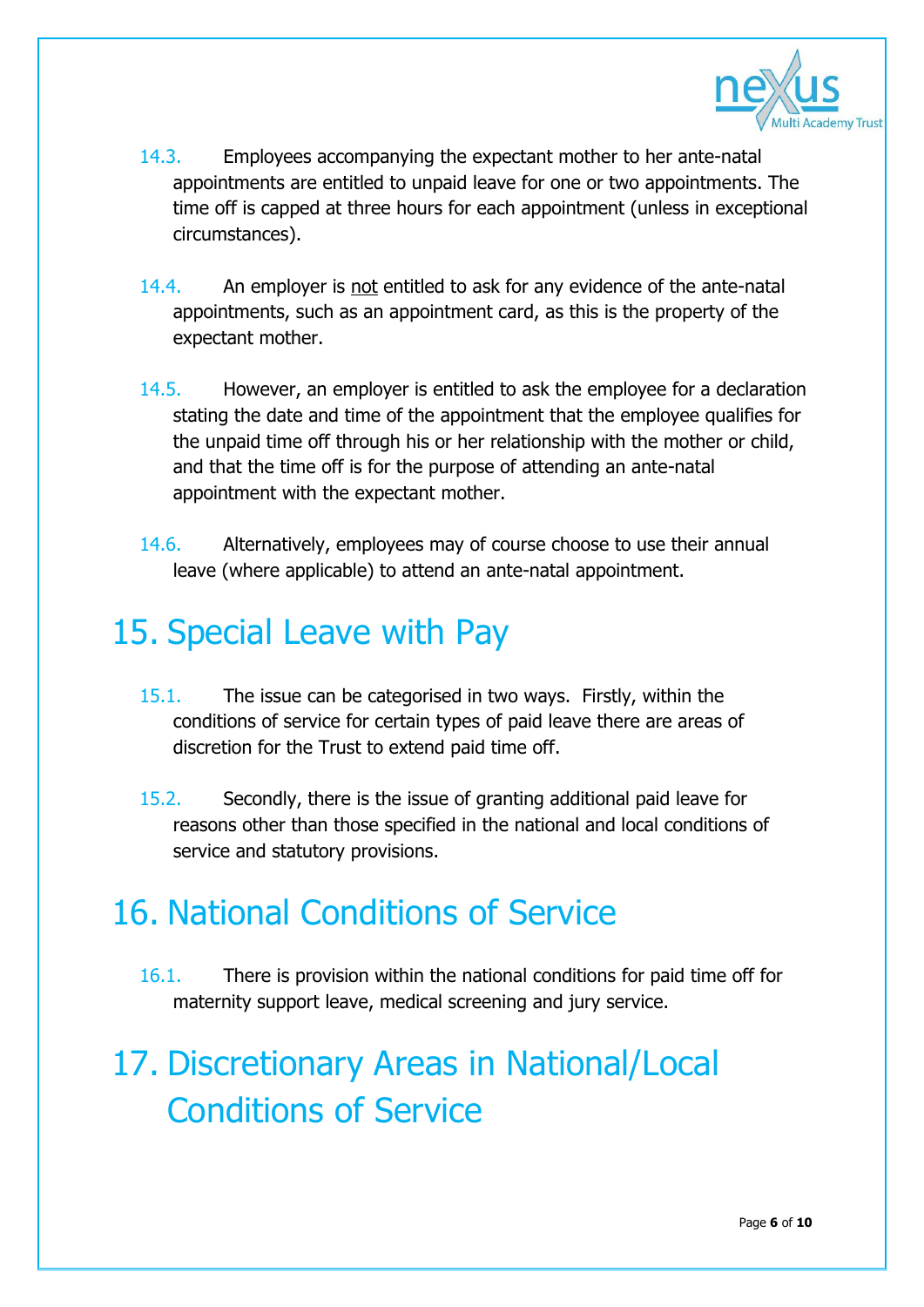

- 17.1. There are two areas of paid leave where the Trust has discretion; sickness payment scheme and leave for service in non-regular forces.
- 17.2. Non Regular Forces –the national agreement provides that officers are paid two weeks leave for the summer camp. It is also recommended that time for additional training up to 16 days per annum which coincides with normal working days should be treated as paid time off. Normally the additional training time falls on a Saturday and Sunday so the impact should be limited. There is an onus on the officer to arrange training at times which coincide with off duty time and to provide alternative dates. Where it is not possible to achieve mutually acceptable dates for the officer's absence for additional training time to be paid, it must be considered by the Headteacher in consultation with the Trust's Human Resources Team.
- 17.3. Sickness Scheme the Trust has discretion to extend the sickness allowance of an individual employee in exceptional cases. The determination of exceptional circumstances would need careful consideration.
- 17.4. The factors to consider would include:-
	- Nature of Illness
	- **Prospect of Recovery and Return to Work**
	- **Prospect of Ill-Health Termination/Retirement**
	- **EXECUTE:** Length of Absence including previous sickness record
	- **Cost of Extension**
	- **Length of Service of Employees**
- 17.5. It is suggested that when an employee is approaching the end of their sickness allowance the Headteacher review the case with a view to consider an extension of their sickness allowance. If the individual asks for an extension it must be in writing with reasons. The Headteacher has delegated powers to grant an extension which is to be exercised in consultation with the Human Resources Team. If agreement cannot be reached, the matter is to be referred to the Chief Executive Officer with a report by the Headteacher incorporating the views of Human Resources.
- 17.6. The CEO would consider the matter and determine the granting of an extension for a specified time or not granting an extension.

## 18. Local Conditions of Service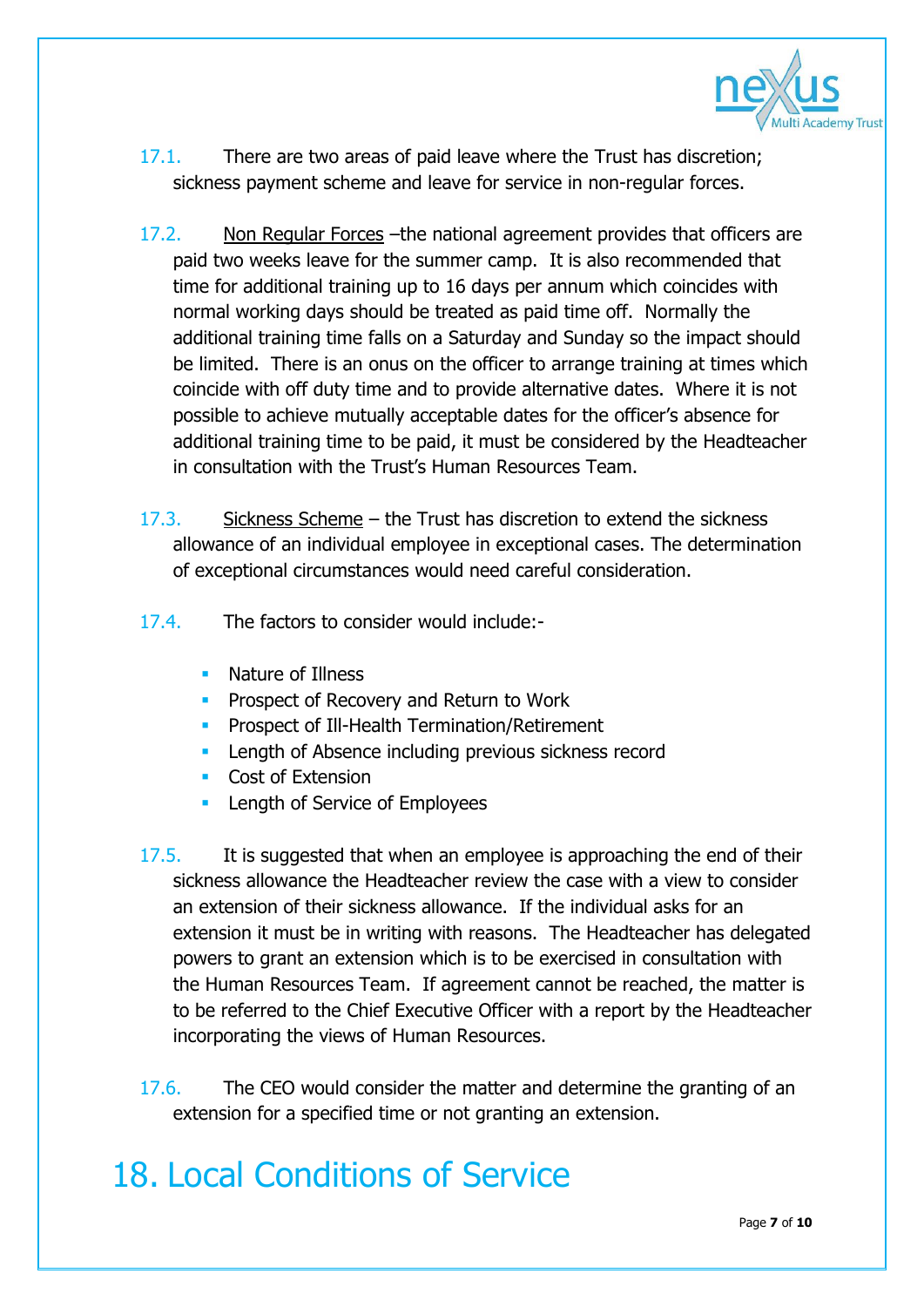

18.1. There is provision within the local conditions of service for paid time off for:-

- Maternity Support Leave
- **Anti-natal Care**
- **Medical (Cancer) Screening**
- Bereavement Leave
- Adoptive Parents Leave
- Disability Leave
- Local Election candidates
- **Parliamentary Election candidates**
- **International sport**
- Time off for Trade Union Representatives
- Time off for Public Duties

### 19. Disability Leave

19.1. Disability leave may be granted as a 'reasonable adjustment' to employees who have a disability as defined by the Equality Act 2010. Employees may take time off, with pay, as appropriate, (up to a maximum of 7 occasions per year – the maximum time for an occasion being 1 normal working day for the employee) for assessment, treatment and rehabilitation, this includes hospital check-up, medical appointments etc. Individual requests will be considered in consultation with Human Resources.

### 20. Applications for Paid Leave

20.1. Requests for paid leave from an individual must be in writing with reasons and submitted to the Headteacher. Applications should be made with as much notice as possible, and under normal circumstances must be made at least 7 working days before the requested leave date(s). Only in exceptional circumstances will a request without due notice be considered. In considering the request, the Headteacher should have regard to: the reason for the request; the personal details (length of service, sickness record etc.); organisational implications (cost of granting leave, cover costs, implications for service delivery).